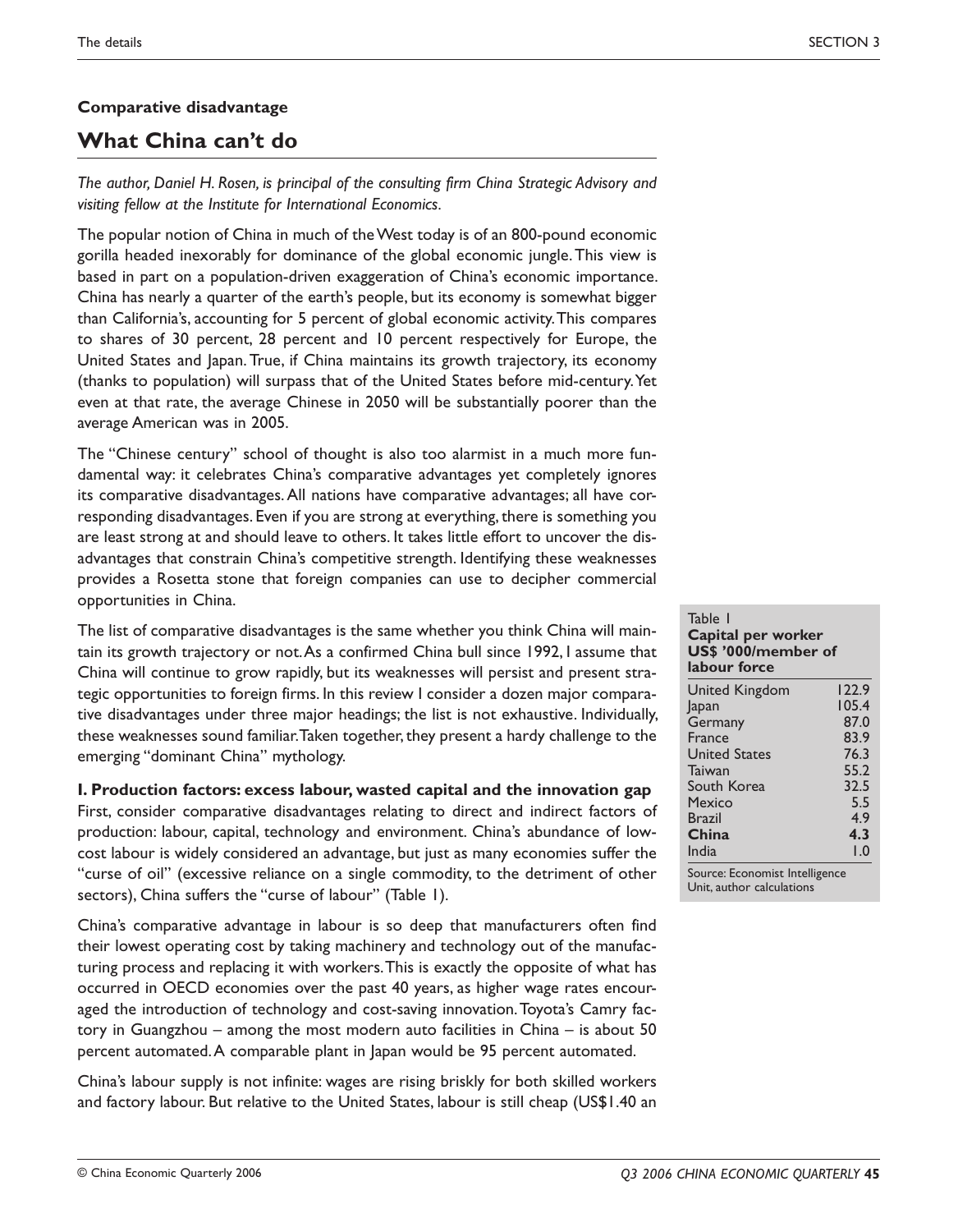hour for urban factory workers on average). In sectors where low-skill labour is a key determinant of the cost of goods, production will continue to migrate to China. But in industries where labour is not the biggest determinant of cost, the tendency to substitute labour for technology stacks the deck against Chinese producers.

#### **Wasted capital, patent flaws**

China famous capital profligacy also sets it dramatically apart from the world-class economies. Capital markets play the key disciplinary role in shifting assets to where they are most productive. Financiers often contribute not just cash but also skills and opportunities to the businesses they invest in, and raise their returns by doing so. Government subsidies can help at an early stage of development but are no substitute in the long run.

China's government only vaguely understands the magnitude of the disadvantage imposed by primitive capital markets. An official involved with the nation's stock markets recently noted that some Chinese leaders believe China has done just fine without efficient capital markets, and should be happy to "outsource" the task of raising money to foreign stock markets. This is flawed thinking. China cannot make the next step to economic maturity without better financial infrastructure. With little consensus on financial reform other than "muddling through", China's leaders have little choice but to permit foreign firms to help service Chinese growth. Foreign firms with hard-wired capital efficiency cultures (developed over decades at great cost and pain) will outperform Chinese counterparts in capital intensive sectors. Subsidy capital can partly offset the need for capital efficiency, but only for a minority of firms.

In another key factor, technology, China is playing a good game of catch-up but from an immense disadvantage. The patent base on which Chinese firms stand is minuscule compared to that of the advanced economies. In 2004 China (population 1.3bn) received 404 US invention patents; Australia (population 20m) received 953 invention patents and Taiwan (population 23m) pulled in nearly 6,000. China's patent prowess is equivalent to that of Vermont, a tiny, mostly agricultural American state (Table 2). In addition, Chinese firms exploit the technologies they do have quite inefficiently: they tend to diversify production, rather than hone in on high-margin niches and technologies. George Gilboy of MIT estimates that for each US\$10 China spends acquiring a technology, only US\$1 is spent learning how to get the most out of it. Take-off era Japan spent US\$10 on learning for each dollar of technology acquisition.

#### **Equality over innovation**

As a result, Chinese firms under-perform in technology intensive sectors. The government has tried to address this deficit through policies promoting "independent innovation" (*zizhu chuangxin*). Yet innovation depends on an elusive mix of cultural and institutional factors; putting this mix together is a gargantuan task. Legal or practical guarantees of reward for innovators are absent; and the educational system is steeped in the culture of hierarchy and memorisation. Moreover, the innovation policy butts heads with another policy priority: levelling income inequalities. It is likely that, for political reasons, egalitarian policies will take precedence – meaning the government will reduce the gains individual investors can enjoy from technology "home runs".

China's paucity of resource-efficient innovation is a crucial deficit when it comes to another factor – environment. The environment is generally seen as an externality rather than a factor in production; but the absence of a decent environment makes

#### Table 2 **US invention patents by recipient country/state, 2004**

| Japan                           | 35,350 |  |  |  |
|---------------------------------|--------|--|--|--|
| Germany                         | 10.779 |  |  |  |
| Taiwan                          | 5,938  |  |  |  |
| South Korea                     | 4.428  |  |  |  |
| <b>United Kingdom</b>           | 3.450  |  |  |  |
| France                          | 3.380  |  |  |  |
| Australia                       | 953    |  |  |  |
| Singapore                       | 449    |  |  |  |
| Kentucky                        | 407    |  |  |  |
| China                           | 404    |  |  |  |
| Vermont                         | 400    |  |  |  |
| India                           | 363    |  |  |  |
| Source: US Patent and Trademark |        |  |  |  |

Office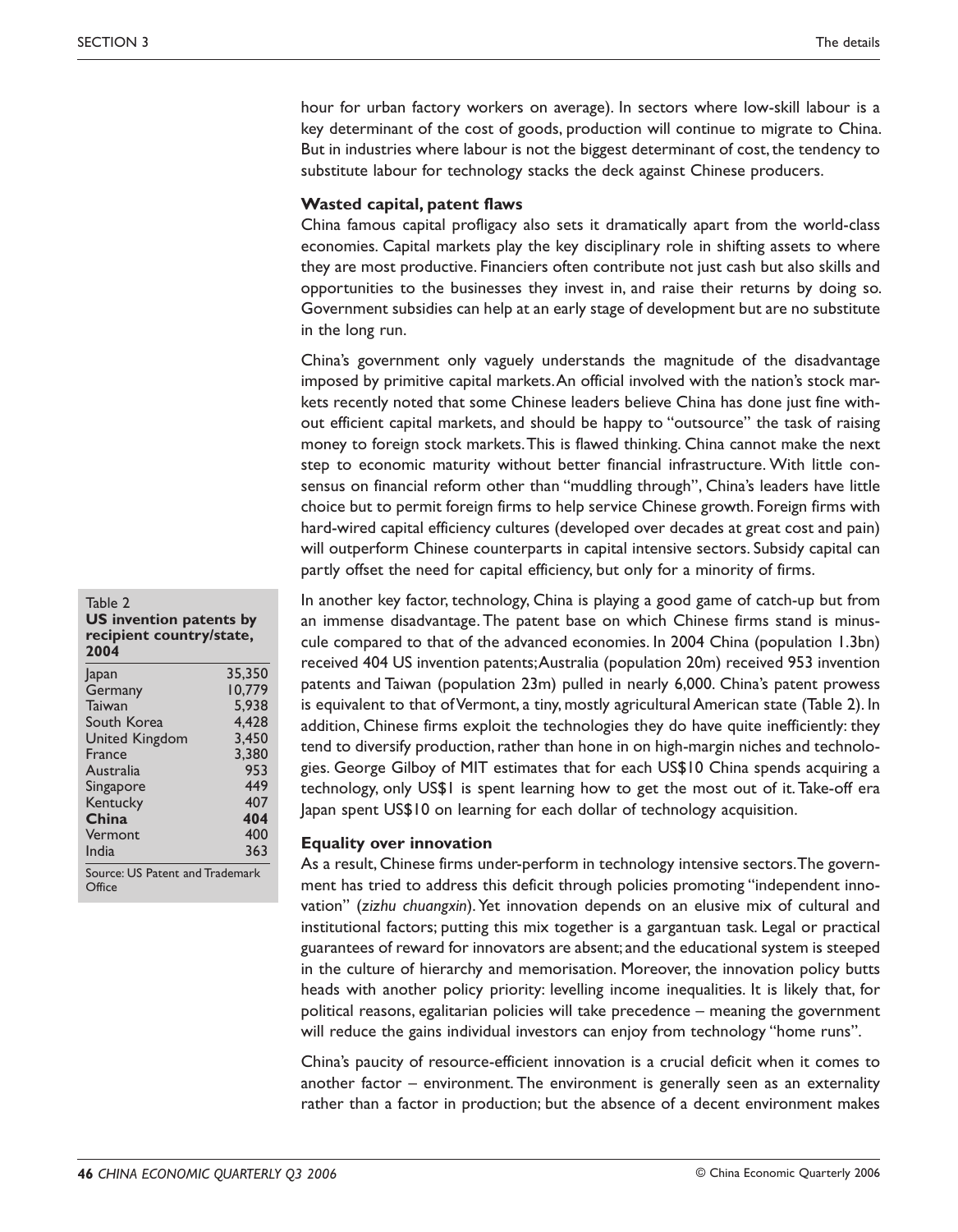production difficult or impossible, so one may consider it a "hidden" factor whose value becomes obvious in its absence. The environmental toll on Chinese production is beginning to be measurable: recent satellite photography demonstrates that industrial smog reduces crop yields over three-quarters of China's farmland.

Many Americans and Europeans see China's weak environmental regulation as a competitive advantage for its firms, which escape high compliance costs. This is only true until China's environmental degradation and excessive resource use become so severe that they jeopardise growth. At that point the environmental know-how of western firms becomes a comparative advantage (Table 3). This day may be sooner than most imagine. Countries tend to get serious about addressing environmental devastation when incomes rise to middle levels – around US\$6,000 per capita. Much of urban coastal China is already near this level, and for a critical mass of the country this level should be reached within 15 years.

#### **II. Law and governance: deficits everywhere**

With all the talk of downsizing government, lowering taxes and emancipating the private sector heard throughout the OECD, one might think that the most sophisticated economy is the one with the least government. Not at all. A sophisticated economy critically depends on an array of services and tasks that can *only* be performed by government, but which we take for granted in the West. These include financial market regulation, consumer protection, environmental protection, social safety nets and building codes.

China in 1978 had very little of this sort of government but far too much government interference in markets and people's daily lives. Chinese growth over the past quarter century stemmed largely from getting government out of the way of markets and individual consumption decisions. The growth of the next quarter century will demand a more active, pro-competitive regulatory role for government  $-$  a far more daunting task then simply getting out of the way. While this institution-building takes place (over the next three decades), Chinese firms will be persistently less efficient than firms governed by sophisticated pro-competitive regulatory regimes. For instance, US firms have learned to address workplace safety issues at a minimum of cost. This *latent* comparative advantage for western firms will come into play as Chinese incomes rise and demand for worker safety increases.

| ט טושו<br>US exports of environmental technology to China, 2005<br>US\$ m |              |  |  |
|---------------------------------------------------------------------------|--------------|--|--|
| Monitoring and analysis                                                   | 978          |  |  |
| Waste water management                                                    | 516          |  |  |
| Air pollution control                                                     | 95           |  |  |
| Solid/hazardous waste disposal                                            | 70           |  |  |
| Heat/energy management                                                    | 41           |  |  |
| Renewable energy                                                          | 23           |  |  |
| Other recycling                                                           | 21           |  |  |
| Potable water treatment                                                   | $\mathbf{L}$ |  |  |
| All environmental technology                                              | 1,755        |  |  |
| % of total US exports to China                                            | 4.2          |  |  |
| All environmental tech exports, average % growth 1996-2005                | 19.8         |  |  |
| All exports, average % growth 1996-2005                                   | 14.9         |  |  |
| Source: US International Trade Commission                                 |              |  |  |

*The governing advantage*

Table 3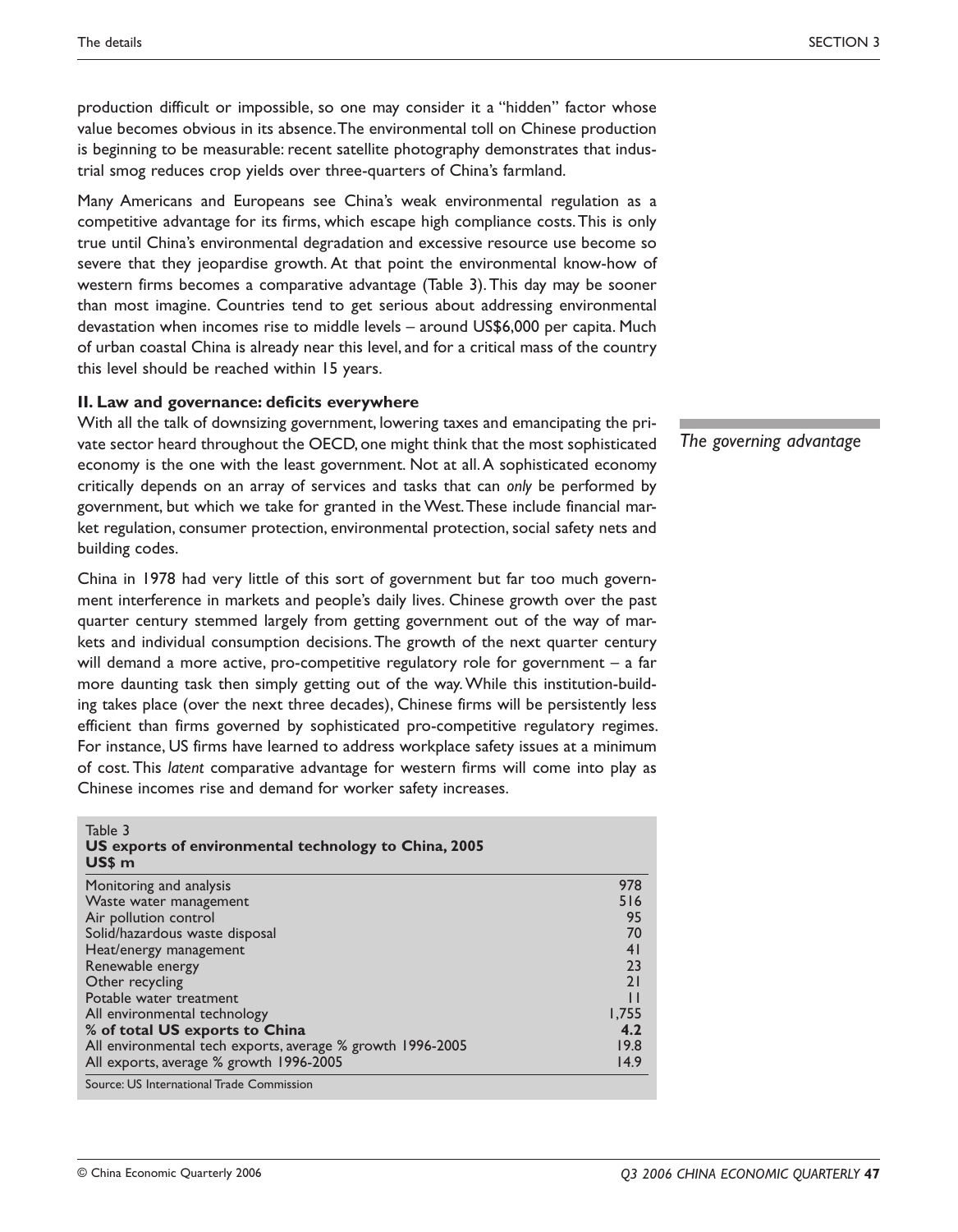#### **Love those lawyers**

The economic advantage of a strong legal system boils down to three words: lower transaction costs. British prime minister David Lloyd George nicely captured the power of contracts when he wrote: "I have seen some of them: wretched, crinkled, scrawled over, blotched, frowsy, and yet these wretched little scraps of paper moved great ships, laden with thousands of tons of precious cargo, from one end of the world to the other."

China's low labour costs and high productivity growth have obscured the high transaction costs of doing business in the country. As labour costs rise and productivity gains regress to the mean, China's transaction costs will be revealed. China is striding toward legal reform, but will not attain lower end-OECD legal quality for decades. Pockets of adequacy exist; but these do not permit nationwide protection, a prerequisite for full economies of scale. More broadly, the "advantage" Chinese firms enjoy by operating in a low compliance cost environment changes into a crushing burden when they move to high compliance cost regimes. When an American firm enters a new market, whether in Europe or in China, its new legal compliance costs are a modest addition to its existing (high) legal bill. When a Chinese firm without a legal department leaves China to operate in the US it faces a wholly new cost of doing business, and requires significant time to develop the habit of feeding the lawyers. *Travelling expenses*

> A specific component of a mature legal system that merits individual attention is competition policy. The general purpose of such policy is to govern market competition so that welfare (however defined) is maximised. An effective competition policy is essential to ensuring that firms succeed on the basis of quality rather than rentseeking. China does not have a competition law yet, let alone a comprehensive policy regime.

# **Political change ahead**

Even after the first competition law is enacted (within the next year or two), it will take another decade or two to develop a full system for regulating competition. In the meantime, abuse of market power by major players in China (many of them state-owned), lack of separation between firms and regulators, inter-provincial trade impediments, and lack of a consumer welfare imperative will plague the economy. The budding private sector bears the brunt of this shortcoming. Barriers to entry due to monopoly power and regional rivalry prevent tens of thousands of entrepreneurial firms from growing to a size that enables them to fully exploit the economies of scale that ought to be an intrinsic comparative advantage.

Another governance issue is the risk of instability in the course of political reform. The current one-party system has been adequate for China's march from universal poverty to sustained high-speed growth. It will be inadequate for a large, diverse middle-income nation with sophisticated citizens and per capita GDP approaching US\$10,000.

Exactly how political reform will play out is unknown; but the certainty that *some* kind of reform *must* occur combined with uncertainty over the exact shape of reform, means that political risk will be a large implicit cost for Chinese firms not borne by their competitors from more stable economies. Though this factor is more applicable to the long term (I believe the highest risk years may be 2015-25), it is a spark not far from the powder kegs and cannot be discounted even today.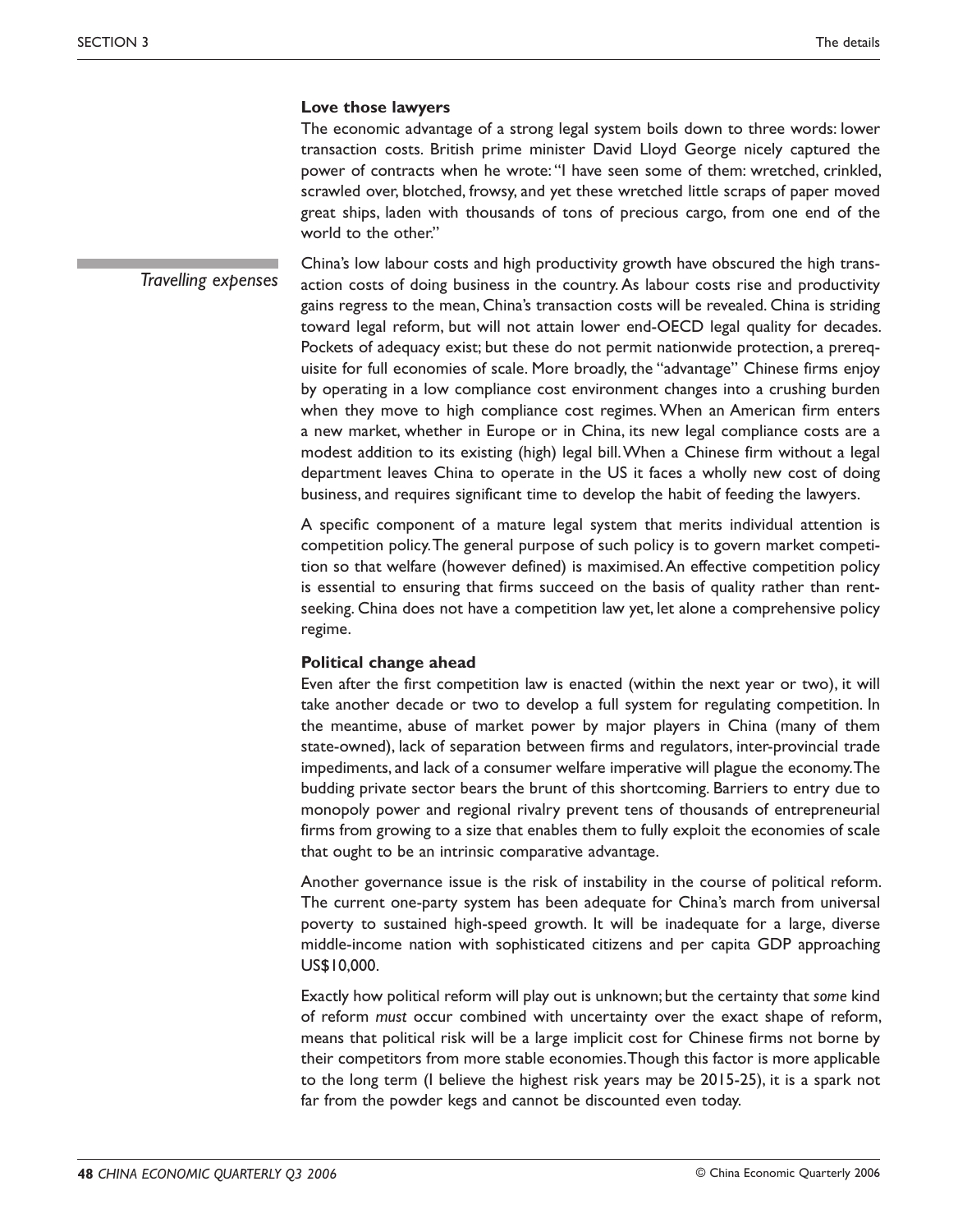# **III. Commercial issues**

A final set of disadvantages relates more narrowly to the way Chinese companies are organised and operate. One disadvantage hits China hardest where it now seems strongest, in manufacturing. This is margin compression: manufacturers' margins from the final cost of goods sold is shrinking – not just in China but everywhere. One reason is the emerging surfeit of low-skill labour in China, India, Vietnam, Latin America and perhaps soon in Africa. Labour is abundant but raw materials and creative talent are scarce. Thus the relative profits of labour-intensive economies such as China shrink, while those of commodity- or creativity-intensive economies rise. Over time, China can address these issues by acquiring ownership of raw material sources, moving up the innovation chain, or moving downstream closer to consumers abroad. But these steps will be expensive and take decades.

A second operating-level constraint on Chinese firms is the significant disincentive to make full use of information technology (IT). In recent years as much as one half of productivity growth in many OECD countries has come from the use of IT tools such as enterprise resource planning (ERP) systems. Chinese firms in general adopt technology enthusiastically but resist ERP systems because they make financial data more transparent to management, to joint venture partners – and, alas, to the tax authorities. Many Chinese firms are allergic to such transparency, and are content to forego the productivity benefits of IT in order to keep running three sets of books. Some firms installed ERP systems to boost their stock price before an IPO were scandalised by what they discovered, and gave up using the systems they installed. Firms that avoid IT solutions because of the unpleasant truths they reveal are like the people in *The Matrix* who "take the blue pill" in order not to know reality, and this avoidance is a recipe for under-performance.

# **Not at home abroad**

Another set of disadvantages applies to the Chinese firms (many of them stateowned) which are following the government's exhortation to "go out" and internationalise operations. The biggest single problem, as noted above, is that it is difficult and costly to move from a low-regulation environment to a high-regulation one. This disadvantage will last as long as China is weakly regulated relative to the rich economies – i.e. a very, very long time. Cultural factors may also play a role. For whatever reason, firms run by ethnic Chinese (in Hong Kong, Taiwan, Singapore and southeast Asia) have not been very successful in running direct operations in Western markets, even if they are quite successful at selling products into those markets. They typically rely heavily on various sorts of middlemen. It is an open question whether mainland Chinese firms will do any better.

One last disadvantage in the modern global economy is a deeply-rooted reluctance to value intangibles properly. Nearly 80 percent of the US economy is services: the value of this "intangible" part of the US economy (US\$10trn) is four times the size of the *entire* Chinese economy (Table 4, on next page). Chinese industry carries with it an enduring bias against intangible services and value. This may be because paying for a service does not get you something you can show to your boss, and traditionally was seen as a cover for a bribe or other unproductive activity.

US and European firms almost universally accept that intangible services can add to their bottom lines; China's firms as yet do not. Chinese buyers of capital equipment *Let's keep the internalities opaque*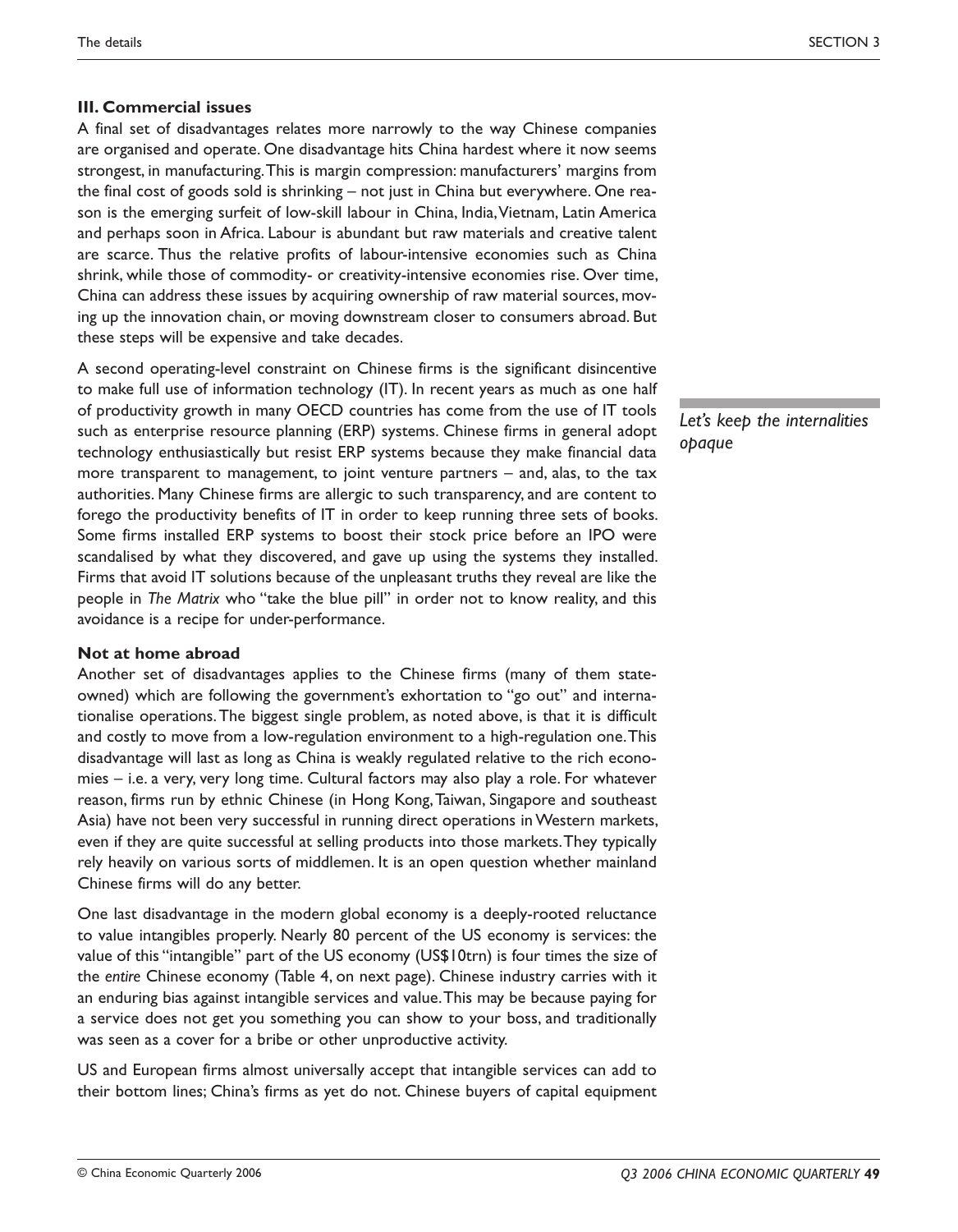|         | <b>GDP</b>      | <b>Composition of GDP in selected countries, 2005</b><br><b>Agriculture</b> |               | <b>Industry</b> |      | <b>Service</b> |      |
|---------|-----------------|-----------------------------------------------------------------------------|---------------|-----------------|------|----------------|------|
|         | <b>US\$ trn</b> | <b>USS trn</b>                                                              | %             | <b>USS trn</b>  | %    | US\$ trn       | %    |
| France  | 2.125           | 47.3                                                                        | 2.2           | 444             | 20.9 | 1.633          | 76.9 |
| UK.     | 2.229           | 22.9                                                                        | 1.0           | 584             | 26.2 | 1.620          | 72.7 |
| China   | 2.267           | 282.1                                                                       | 12.5          | 1.070           | 47.3 | 911            | 40.3 |
| Germany | 2.797           | 24.7                                                                        | 0.9           | 829             | 29.6 | 1.944          | 69.5 |
| Japan   | 4.560           | 77.5                                                                        | 1.7           | 1.177           | 25.8 | 3,306          | 72.5 |
| US      | 12.487          | 119.1                                                                       | $\mathsf{L}0$ | 2.543           | 20.4 | 9.825          | 78.7 |

Source: EIU, derived from derived from national statistics, IMF, International Financial Statistics

tend to reject service contracts, figuring that they can do their own service.<sup>\*</sup> This bias carries over into marketing, advertising, branding and quality control, all services that are essential to a consumer orientation and moving into higher margin activities in overseas markets. Managing and incorporating these services into the operations of a firm is not simple – in fact it is often the core task for multinational firms, as manufacturing itself becomes a low margin commodity process. Chinese firms in general will require a decade or more to turn around their thinking on this front.

#### **IV. Conclusion**

*Know your strengths*

Reciting this litany of flaws is not to make light of China's immense economic progress over the past two decades, nor to minimise the competitive challenge posed by Chinese firms. It is simply a tool for identifying opportunities for developed-country companies. My analysis suggests mounting opportunity in financial and other service sectors, and in technologies that promote environmental or resource efficiency. It suggests the value – in all sectors – of information-driven decision making and focus on customer needs (Table 5).

The first step to effective competition is a correct diagnosis of competitors. Too many politicians and pundits in the West peddle misguided diagnoses such as:

| Table 5<br>A comparative disadvantage balance sheet                                                                                      |                                                                                                                                                                                          |  |  |  |  |  |
|------------------------------------------------------------------------------------------------------------------------------------------|------------------------------------------------------------------------------------------------------------------------------------------------------------------------------------------|--|--|--|--|--|
| China comparative disadvantage                                                                                                           | <b>Advantages for Western firms</b>                                                                                                                                                      |  |  |  |  |  |
| <b>Factors of production</b><br>Capital market inefficiency<br>The curse of labour<br>Innovation gap<br>Environmental inefficiency       | Outperform in capital intensive sectors<br>Greater flexibility of technology-intensive firms<br>High returns to innovation<br>Opportunity for environment/resource-efficient<br>products |  |  |  |  |  |
| <b>Legal/political systems</b><br>Governance technology<br>Competition policy<br>Legal system weakness<br>Political reform risk          | Faster standard & policy cycles<br>Superior responsiveness to consumer demand<br>Legal-intensive industries (e.g finance)<br>Higher certainty in strategic planning                      |  |  |  |  |  |
| <b>Commercial issues</b><br>Margin compression in manufacturing<br>Slow to internationalise<br>Tax aversion/IT<br>Undervalue intangibles | Higher returns to creativity<br>Superior global brand management<br>Higher returns to IT<br>Better economies of scope                                                                    |  |  |  |  |  |

\*There are practical limits to this reluctance. Some years ago I was told that Otis Elevator had an easier time selling service contracts in China than its sister company Carrier Air Conditioner. I asked why, and was told "people don't get stuck in air conditioners".